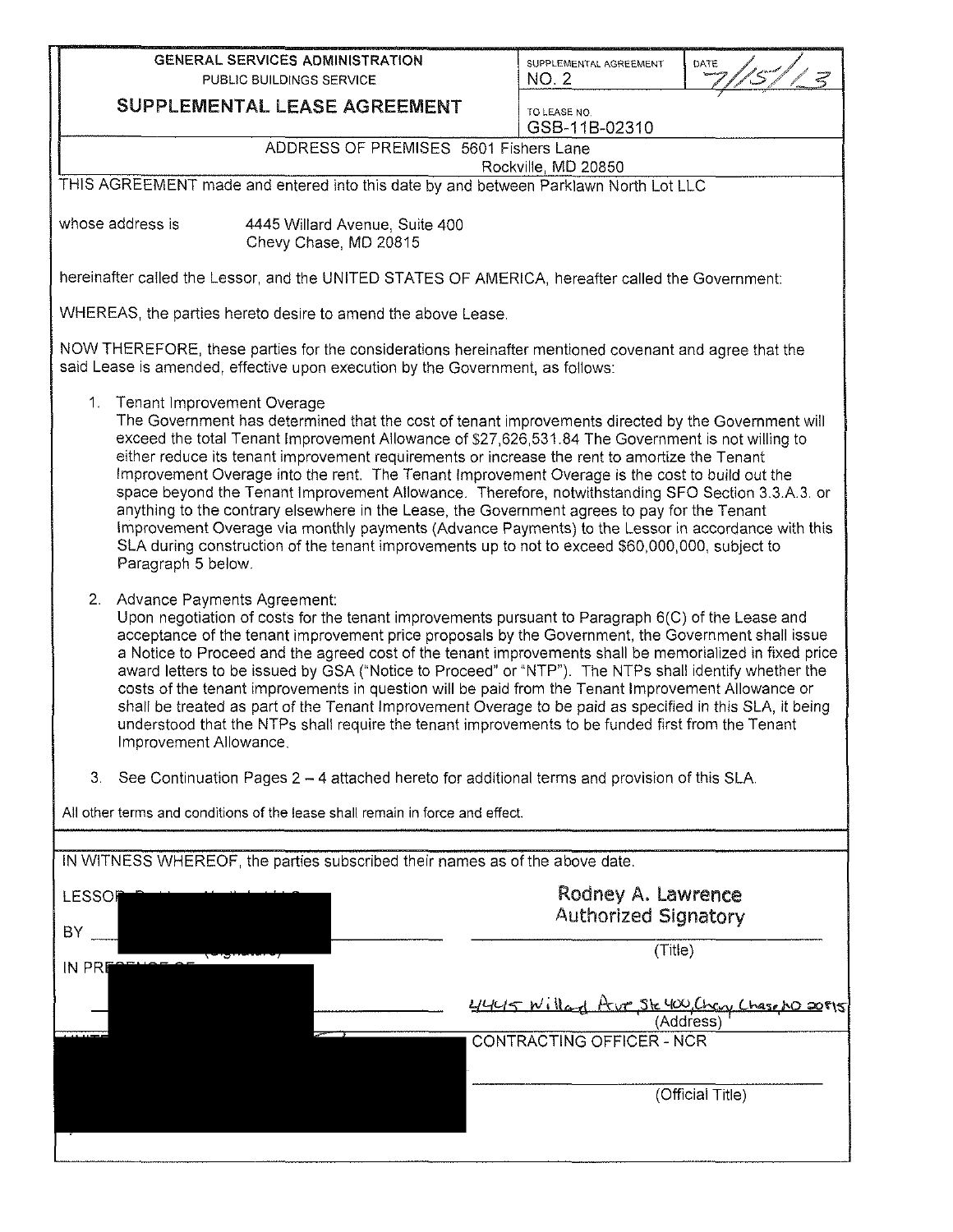- (a) The Lessor shall construct and install the tenant improvements in accordance with the Lease and subsequent NTP. The Government agrees to pay the Lessor a fixed price for the construction and installation of the Overage as identified in each NTP, which shall be payable to the Lessor in monthly payments in advance of substantial completion of the scope of work identified in such NTP as such work is incrementally completed, based on inspections by the Government. Each monthly advance payment shall be (i) paid by the Government within thirty (30) days of receipt of a proper invoice in accordance with the Prompt Payment Act and (ii) subject to the terms and conditions of FAR 52.232-5, as modified and incorporated into this SLA
- (b} Payment Terms
	- a. Payment of Price. The Government shall pay the Lessor the agreed price for the tenant improvements as established by NTP. Prior to the issuance of each NTP, the Lessor shall provide a Schedule of Values allocating the total amount to be awarded in such NTP among the various trades and other subcategories comprising the work to be included in such NTP. Upon approval by the Government, the approved Schedule of Values shall be incorporated into the corresponding NTP.
	- b. Advance Payments. The Government will pay monthly invoices for the value of work completed, after inspection and verification by the Government as set forth below, minus 5% retainage for the verified work each month until the entire premises are accepted as substantially complete.
	- c. Inspection and Verification. The Lessor will submit a notice of inspection for work as completed, and no payments will be made until after inspection and verification of the work by the Government. Such notice of inspection shall include a preliminary draft of AIA Form G702 - Contractor's Application and Certification for Payment indicating, in reference to the relevant NTP and approved Schedule of Values, the percentage of work completed for each trade and subcategory, along with the corresponding dollar value assigned to such work, during the period for which payment is being sought. Upon receipt of such notice, the Government's inspector shall conduct an on-site inspection within 5 days to verify whether the work has been completed and whether it complies with the standards of quality established in the Lease, as approved by the Contracting Officer.
	- d. Following such inspection and verification by the Government of the percentages and values of work completed, the Lessor shall submit an invoice for advance payments, which shall include the following substantiation:
		- (i) A completed AIA Form G702 Contractor's Application and Certification for Payment, indicating, in reference to the relevant NTP and approved Schedule of Values, the percentage of work completed for each trade and subcategory, along with the corresponding dollar value assigned to such work, during the period for which payment is being sought. Such AIA Form G702 shall be certified by both Lessor's General Contractor and Lessor's Architect and shall be accompanied by partial lien waivers from the General Contractor and Subcontractors for whom payment is requested.
		- (ii) A listing of the amount included for work performed by each subcontractor.
		- (iii) A listing of the total amount of each subcontract for tenant improvement work included in the work identified in the relevant Award Letter(s).
		- $(iv)$  A listing of the amounts previously paid to each such subcontractor for the tenant improvement work.
		- (v) Additional supporting data in a form and detail reasonably required by the Contracting Officer.
- (c) In the determination of advance payment amounts, the Contracting Officer shall include material delivered on the site and preparatory work done. Materials delivered at locations other than the site can also be invoiced if the Lessor furnishes satisfactory evidence that it has acquired title to such material and that the material will be used to perform this contract, e.g. bill of sale, photographs, or C.0.1.
- (d) Lessor Certification: Along with each request for advance payments, the Lessor shall furnish the following certification, or payment shall not be made.

I hereby certify, to the best of my knowledge and belief that,

100/10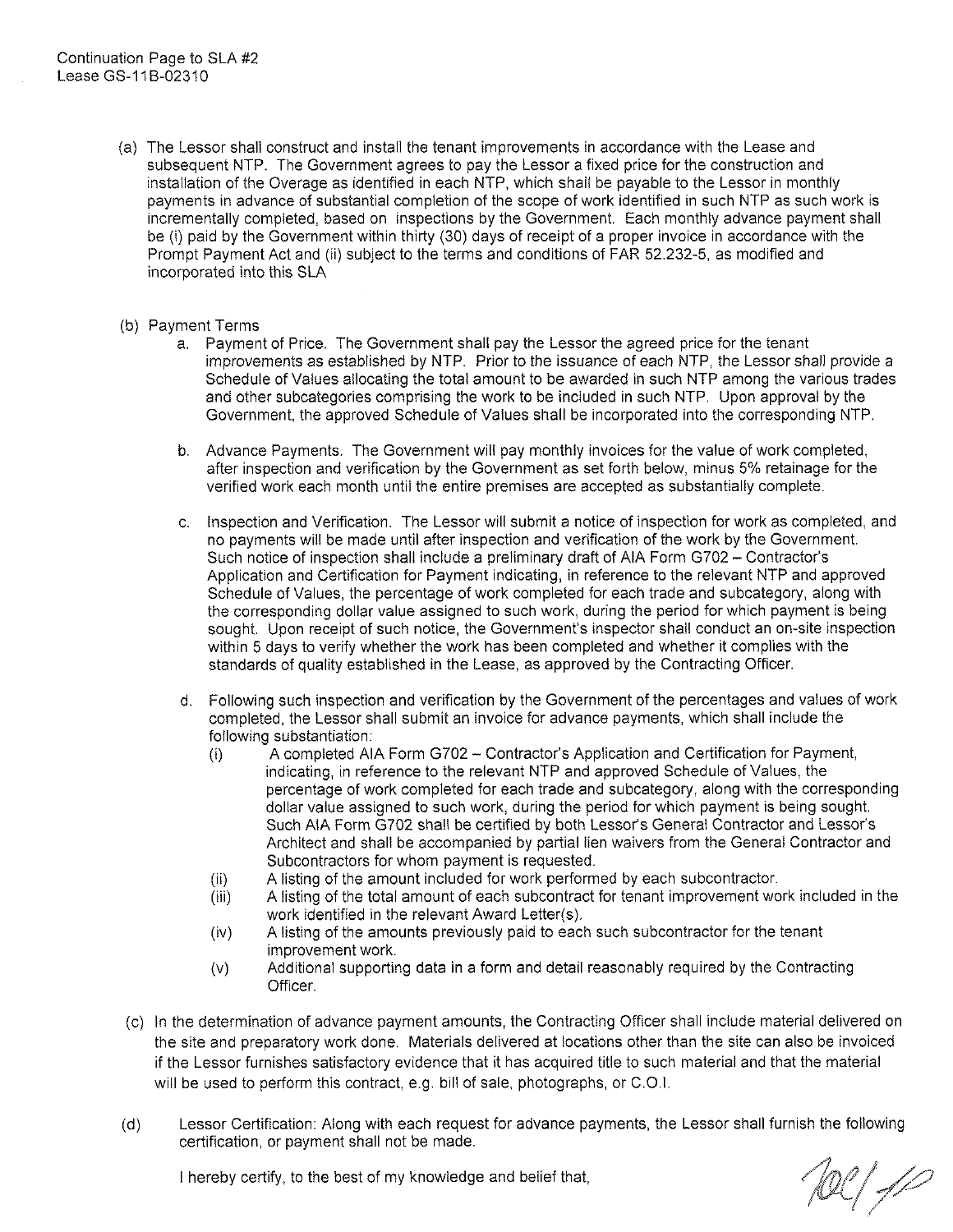(Date)

- (1) The amounts requested are only for performance in accordance with the specifications, terms and conditions of the Lease and identified NTP;
- (2) All payments due to subcontractors and suppliers from previous payments received under the NTP has been made, and timely payments will be made from the proceeds of the payment covered by this certification, in accordance with subcontract agreements and the requirements of Chapter 39 of Title 31, United States Code;
- (3) This request for advance payments does not include any amounts which the Lessor intends to withhold or retain from the subcontractor or supplier in accordance with the terms and conditions of the subcontract; and

| (Name)  |  |  |  |
|---------|--|--|--|
| (Title) |  |  |  |
|         |  |  |  |

- (e) Refund of Unearned Amounts: If the Lessor, after making a certified request for advance payments, discovers that a portion or all of such request constitutes a payment for performance by the Lessor that materially fails to conform to the specifications, terms and conditions of required tenant improvements (hereinafter referred to as the "unearned amount"), the Lessor shall:
	- (1) Notify the Contracting Officer of such performance deficiency; and
	- (2) Be obligated to pay the Government an amount equal to interest on the unearned amount from the  $8<sup>th</sup>$  day after the date of receipt of the unearned amount until:
		- (i) The date the Lessor notifies the Contracting Officer that the performance deficiency has been corrected; or
		- (ii) The date the Lessor reduces the amount of any subsequent certified request for advance payments by an amount equal to the unearned amount.
- (f) Reimbursement for Bond Premiums: In making advance payments, the Government shall, upon request, reimburse the Lessor for the amount of premiums paid for performance and payment bonds (including coinsurance and reinsurance agreements, which applicable) after the Lessor has furnished evidence of full payment to the surety.
- (g) Liability and Reservation of Rights. Advance payments shall not be construed as:
	- (1) Relieving the Lessor from the responsibility for all material and work upon which payments have been made or the restoration of any work; or
	- (2) Waiving the right of the Government to require the fulfillment of all of the terms of the Lease and Award Letters.
- (h) Final payment: The Government shall pay the full amount due the Lessor under the NTP after:
	- $(1)$  Completion and acceptance of all work and punchlist items (if applicable);
	- (2) Presentation of a proper invoice; and
	- (3) Presentation of release of all claims against the Government arising by virtue of the NTP, other than claims, in stated amounts, that the Lessor has specifically accepted from the operation of the release. A release may also be required of the assignee if the Lessor's claim to amounts payable under this Lease has been assigned under the Assignment of Claims Act of 1940 (31 U.S.C. 3727 and 41 U.S.C. 15).
- (i) Interest Computation on Unearned Amounts. In accordance with 31 U.S.C. 3903(c)(1), the amount payable under paragraph (g)(2) of this clause shall be

Tell ye